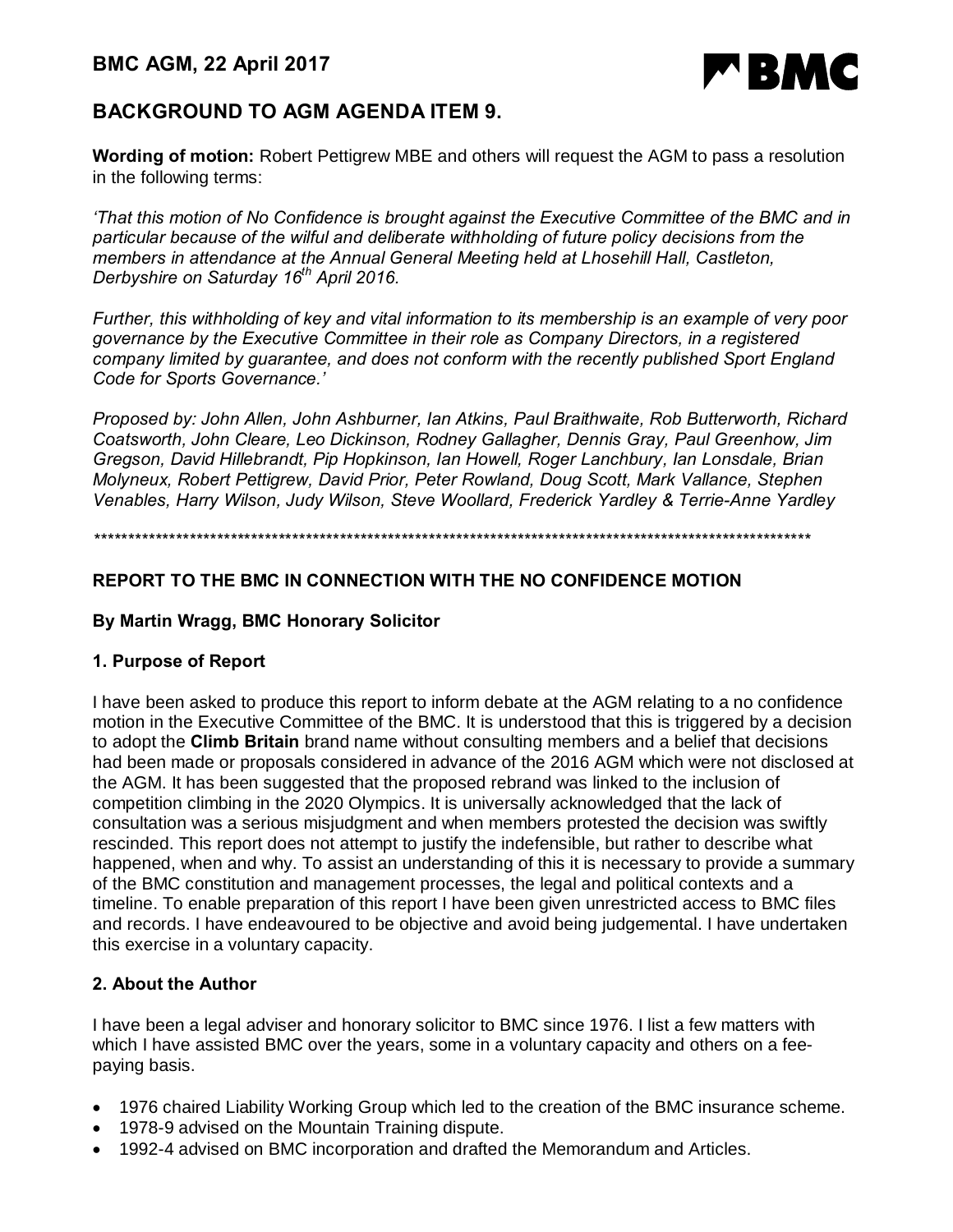- · 1999-2000 advised during the access debate that resulted in the CROW Act.
- · 2006 to date: served on Land Management Group (LMG).

### **3. BMC Constitution**

In 1992 BMC was becoming too complex to continue being managed as a members association with no legal identity and the decision was made to incorporate. Whilst recognizing that a company limited by guarantee had to comply with company law the brief was to draft new Articles that were consistent with the existing Rules, so far as possible. All companies have to be managed by directors who have statutory duties and obligations to ensure that the company operates within the law.

The directors of BMC are the officers elected at the AGM and the CEO is company secretary. Together they comprise the board of directors which is called Executive Committee in the Articles. National Council is comprised of the members of Executive Committee and the elected representatives of the Areas (who form the majority, with the intention that decisions are influenced by those members who engage with Area Committees). With the exception of the CEO all are unpaid volunteers. The role of National Council (as before) was to be the policy determining arm of BMC and to oversee the work of the Executive.

#### **4. Constitutional Stresses**

Under company law the board of directors has responsibility for all decisions and actions, subject only to lawful resolutions of members in general meetings (or otherwise). The board can take advice from committees or third parties, but power and responsibility remains with the directors. BMC Articles require the Executive to report to National Council and to implement policy adopted by National Council. In consequence there is a conflict between the constitution and company law which the Articles attempt to address by means of a compromise.

#### **5. Political Context**

BMC had no public funding prior to 1965 and no paid staff. All work was undertaken by volunteers and ambitions were frustrated by lack of resources. In 1965 some Sports Council funding was obtained which enabled the recruitment of Dennis Gray as the first General Secretary (chief – and only – executive). BMC has never looked back. Resources still limit what can be done, but the breadth of activity and influence is considerable although it requires more staff, volunteers and funding than ever before. Most of the funding comes from subscriptions paid by a greatly increased membership supplemented by some commercial operations, but there is still some reliance on public money. In 2016 grants from Sport England contributed £568,000 to total income of £2,898,000. There is a price to be paid for financial assistance which involves meeting numerous targets and submitting to audits, both of finance and governance.

#### **6. Reasons for Review of Governance**

At the Alpine Club (AC) AGM on 26 November 2016 Bob Pettigrew proposed that the AC should call for an independent review of BMC management and policy. There was insufficient time to debate the matter fully and it was agreed to hold a special general meeting for the purpose which is scheduled for 1 April. BMC had made available to the AC a document adopted by National Council on 5 December 2015 entitled 'Agreed Split of Responsibilities between National Council and Executive Committeegwhich had been prepared to clarify the respective roles of National Council and Executive Committee. By reason of my appointment as chair of LMG at that same meeting I became an observing/non-voting member of National Council, but was not aware of this document prior to the AC AGM. At the National Council meeting on 3 December 2016 I offered my view that it was not consistent with the Articles in some material particulars.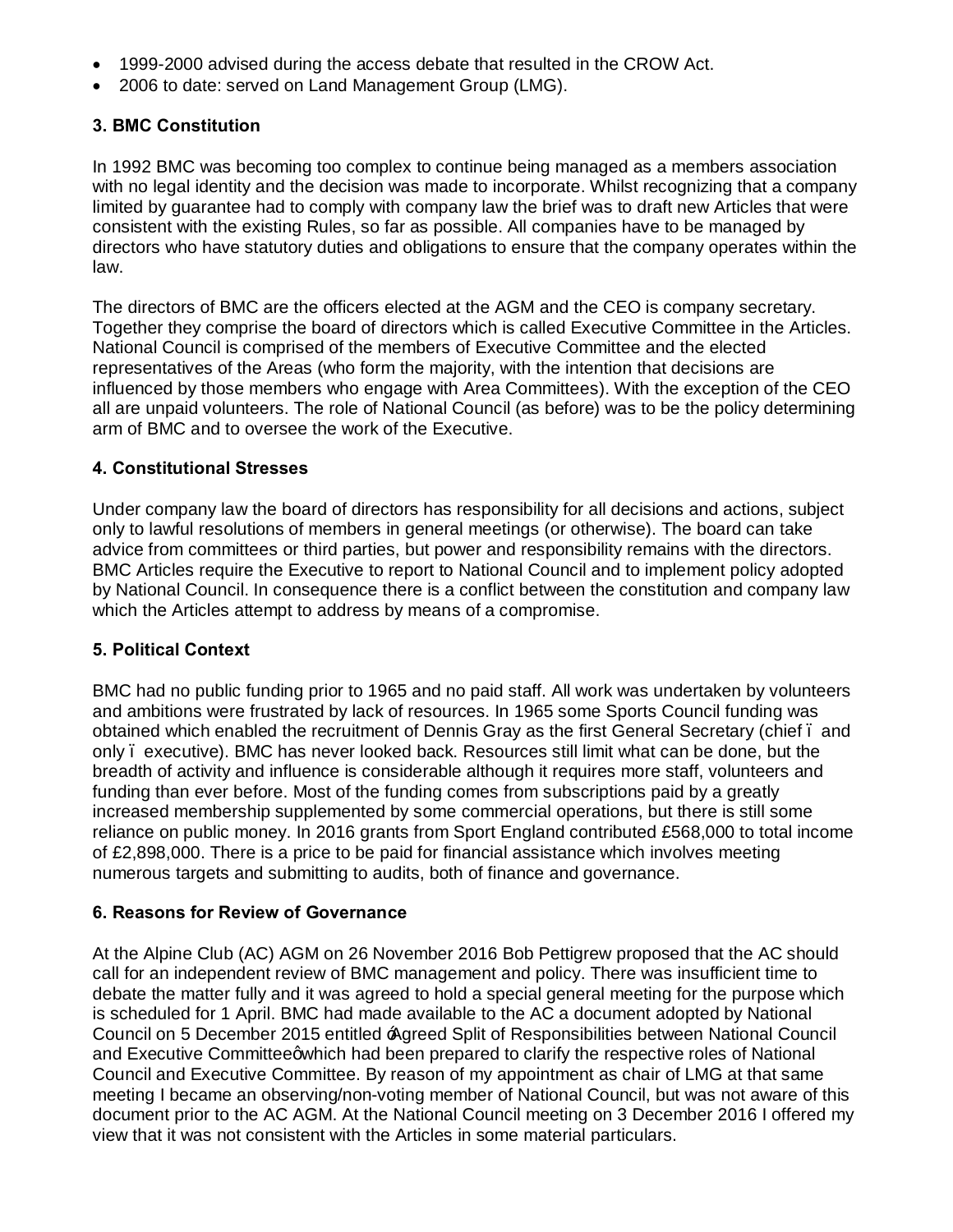Concerns about this relationship and governance had already arisen but became topical when UK Sport and Sport England published a new Code of Governance on 31 October 2016 which was circulated to members of National Council the following day. In January 2017 a meeting took place between senior representatives of the BMC and AC when concerns about BMC governance and decisions were aired. There was further debate at the National Council meeting on 11 February 2017 when a decision was made to set up a working group to review governance and to report to National Council and make recommendations. Subsequently BMC received a letter/email from Bob Pettigrew dated 16 February 2017 giving notice of his No Confidence motion.

### **7. Timeline**

It has been suggested that the brand proposal (**not** name change, which would have required a resolution of the members at an AGM) was linked to the inclusion of competition climbing in the Tokyo 2020 Olympics and that decisions about the rebrand were made prior to the BMC AGM on 16 April 2016, were not disclosed and that information about this was withheld from members.

The decision for BMC to support proposals to include competition climbing in the Tokyo Olympics was actually made by National Council in September 2009 following consultation with members over a 6 month period. It has been well publicised since then and has no connection to the brand proposal. The IOC announced on 2 June 2016 that its Executive Board was recommending that *Sport Climbing* be included at Tokyo 2020 and this was confirmed by IOC on 3 September 2016. This timing may explain why Olympic competition has been conflated with the branding debate.

By 2014 it was increasingly apparent that the BMC staff management structure was over-stressed and a process of modernization was started. A large scale staff restructuring exercise was implemented in May 2016 after 6 months of planning whereby 5 internal departments were created each with its own head. A major office refurbishment was also planned to underpin the restructuring and create more usable space and this was undertaken during July to October 2016.

In 2015 Sport England made it known that grant funding was available to national sports organisations to pay consultancy fees with the objective of investigating methods of increasing commercial revenue and reducing dependence on public funding. BMC had long recognized that an increased membership would help to achieve that end and there had been internal discussions about brand arising from a concern that the name was not attractive to hill walkers, indoor climbers, boulderers and other activities. BMC was offered grants totaling £75,420 for this express purpose. B-focused was engaged to advise on increasing commercial revenue whilst Thinkfarm was contracted to provide advice on branding.

Preliminary work in scoping these projects commenced in January 2016 but there was little for Executive Committee to discuss in their meeting at the end of that month. The Sport England grant offer was received on 23 February 2016. B-focused presented their draft commercial recommendation to the CEO of BMC on 6 April 2016 with the final version being delivered on 16 April. Thinkfarm initially worked up ideas around a brand of **Climb GB** in February/March 2016 with the involvement of several BMC staff, but this proved unworkable due to trademark issues and the alternative of **Climb Britain** was proposed. The idea was developed during April/May with final designs being produced in June/July. Alongside this BMC had also commissioned KG Sport to advise on reaching out to the hill-walking fraternity and attracting women to all areas of BMC activity.

The first meeting of Executive Committee since January took place on 18 May when the brand proposal was discussed. The briefing paper for that meeting indicated there were still 3 name options for consideration, the first of which was: no change i.e. remain as  $\pm$ MCq It was clear that this was a matter which required determination by National Council who met on 18 June, by which time the logo and much of the graphics had been designed. At National Council there was only 1 abstention with all other members voting in favour of the rebrand decision but an announcement